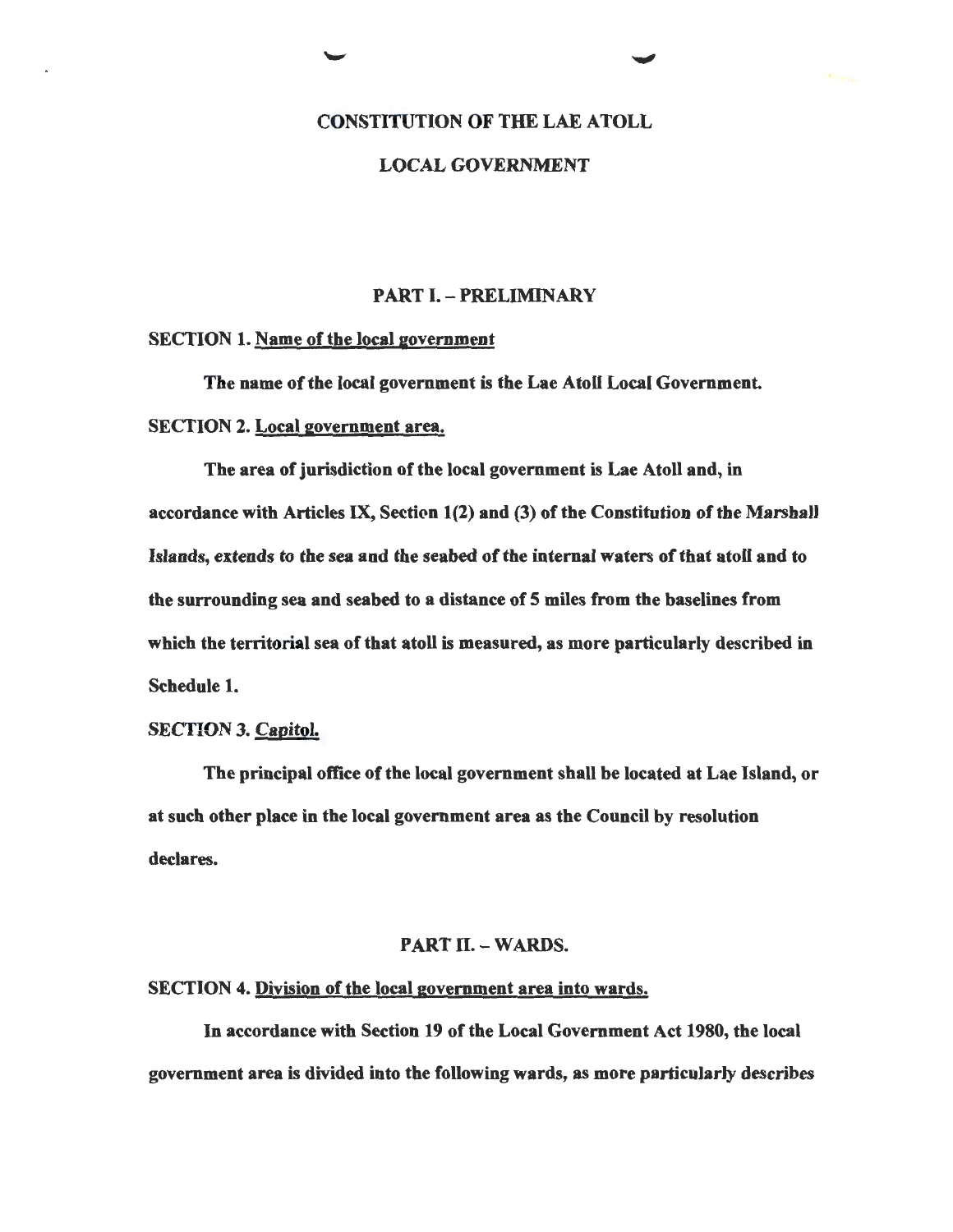in Schedule 2, each electing the number of member of the Council set out against its name:

(a) Lae Atoll Election Ward, returning 12 members

#### PART III. - LEGISLATURE

#### SECTION 5. Establishment of the legislature.

A legislature, to be known as the Lae Atoll Council, is hereby established for the local government, and in accordance with Section 13(1) of the Local Government under Articles IX, Section 2 of the Constitution of the Marshall Islands are versed in it.

#### SECTION 6. Membership and elections.

- (1) The Council shall consist of thirteen members being-
	- (a) the members elected by the wards, as specified in Section 4; and
	- (b) the Iroij of Lae Atoll or his deputy as defined in Article lli, Section 9 of the Marshall Islands Constitution who shall be a nonvoting ex-officio member.
- (2) The member referred to in Subsection (1) (a) shall be elected by ballot by eligible voters, as provided for by Sections 13 and 23 of the Local Government Act 1980.
- (3) The first general election of members referred to in Subsection (1)(a) shall be held on a date, as soon as practicable after the effective date of this Constitution fixed by the Chief Electoral Officer.

#### SECTION 7. Qualifications.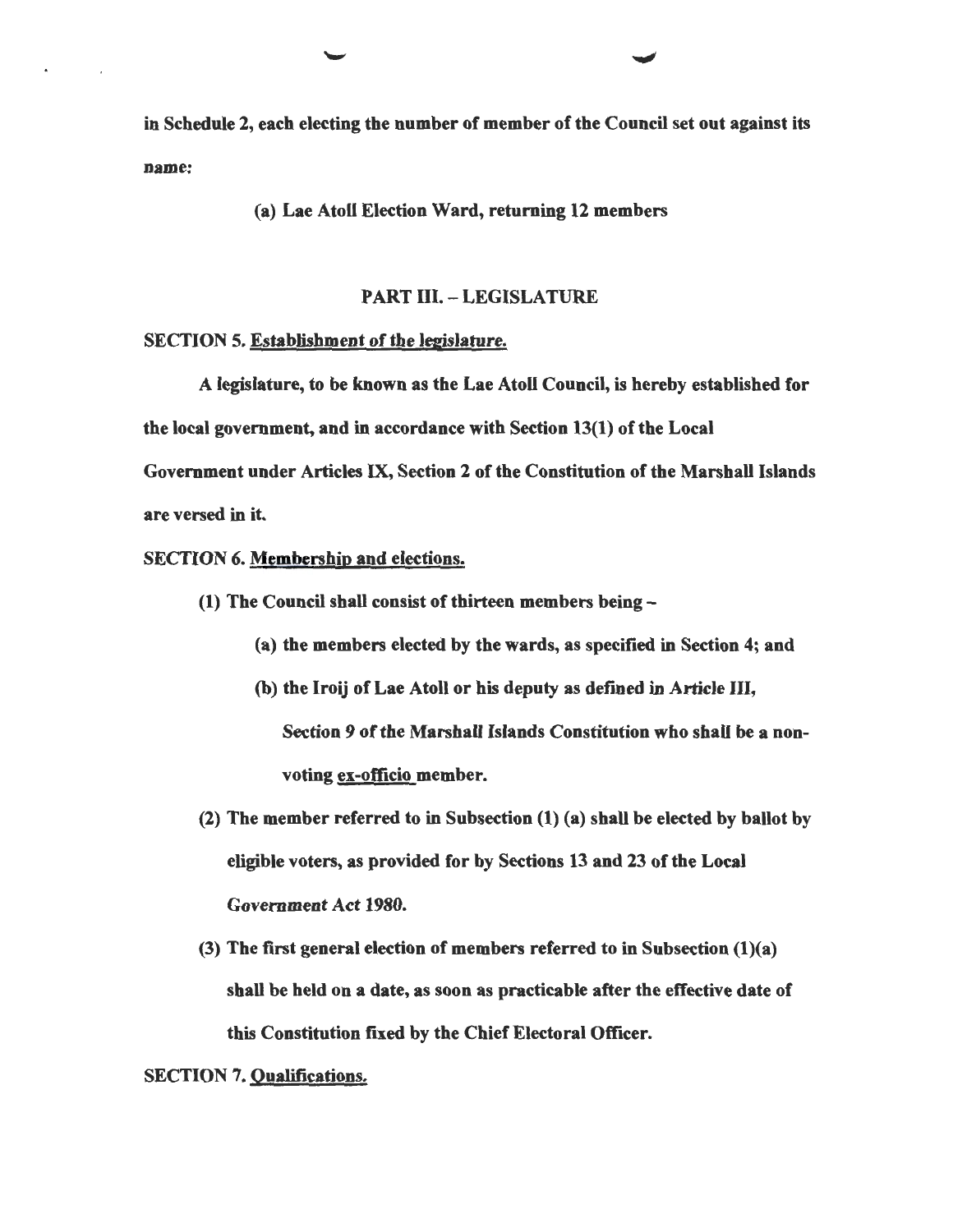(1) The qualification to vote for a member referred to in Section 6(1)(a) are:

- (a) eighteen years of age or older and
- (b) not mentally incapacitated; and
- (c) not under criminal sentence at the time of the election; and
- (d) have land rights an Lae Atoll; and
- (e) be a registered voter on Lae Atoll.

#### SECTION 8. Term of office.

The term of office of a member referred to in Section 6(1) (a) is four years;

and

- (a) commences oa the day after his election is announced; and
- (b) terminates the day before the election for his seat.

#### SECTION 9. Vacation of seats.

- (1) The seat of a member of the Council becomes vacant if, and only if-
	- (a) his term of office terminates in accordance with Section 8; or
	- (b) he ceases to possess the qualifications for election that he was required, under Section 7, to have at the time of his election or appointment; or
	- (c) be dies; or
	- (d) he resigns his seat by notice in writing to the local government; or
	- (e) he is removed from office under Subsection (2).

(2) The Council may, by affirmative vote of not less than % of the total membership of the Council, remove a member from office for cause.

# SECTION 10. Casual vacancies.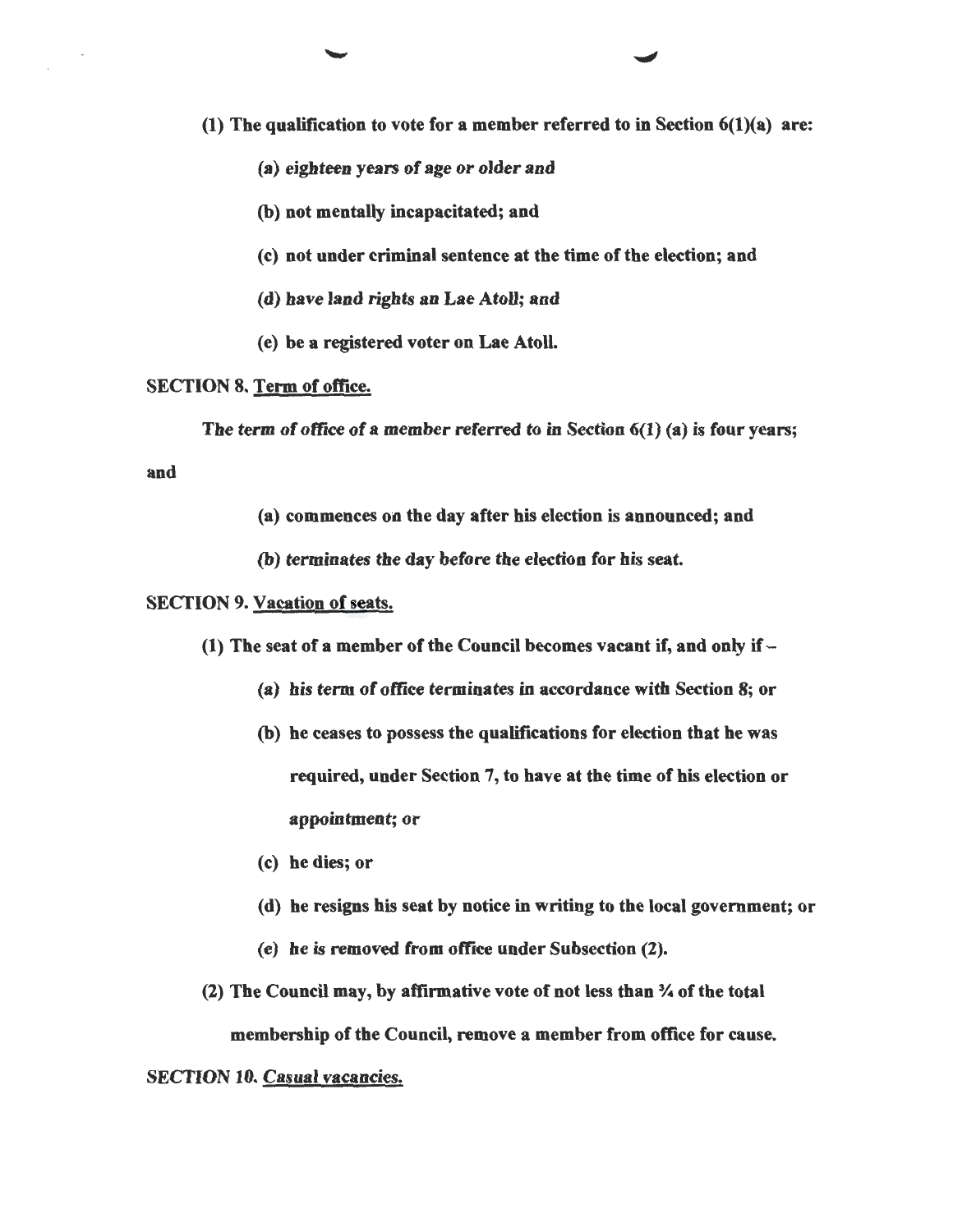If the seat of a member of the Council referred to in Section  $6(1)(a)$  becomes vacant otherwise than by the termination of his term of office in accordance with Section 8, the vacancy shall be filled as soon as practicable by a special election in the ward or area that he represented.

#### SECTION 11. Meetings.

- (1) Meetings of the Council shall be held at least once in every month of the calendar, on such days and at such times as are fixed by the Council, by resolution, or in default by the Mayor.
- (2) The Chief Electoral Officer shall, as soon as practicable after the declaration of the results of the frrst general election to the Council, by notice to all members call a meeting of the Council.
- (3) The Mayor may at any time, and shall as soon as practicable after receipt of a petition of a majority of the members of the Council, by notice in accordance with the Rules of Procedure of the Council stating the business to be dealt with.
- (4) A special meeting shall deal only with the subjects stated in the notice calling the meeting.
- (5) Meetings of the Council shall be held in public.
- (6) The quorum for a meeting of the Council is a majority of the total number of the membership of the Council.
- (7) The Mayor shall preside at all meetings of the Council at which he is present and, subject to Section 18 and to the Rules of Procedure of the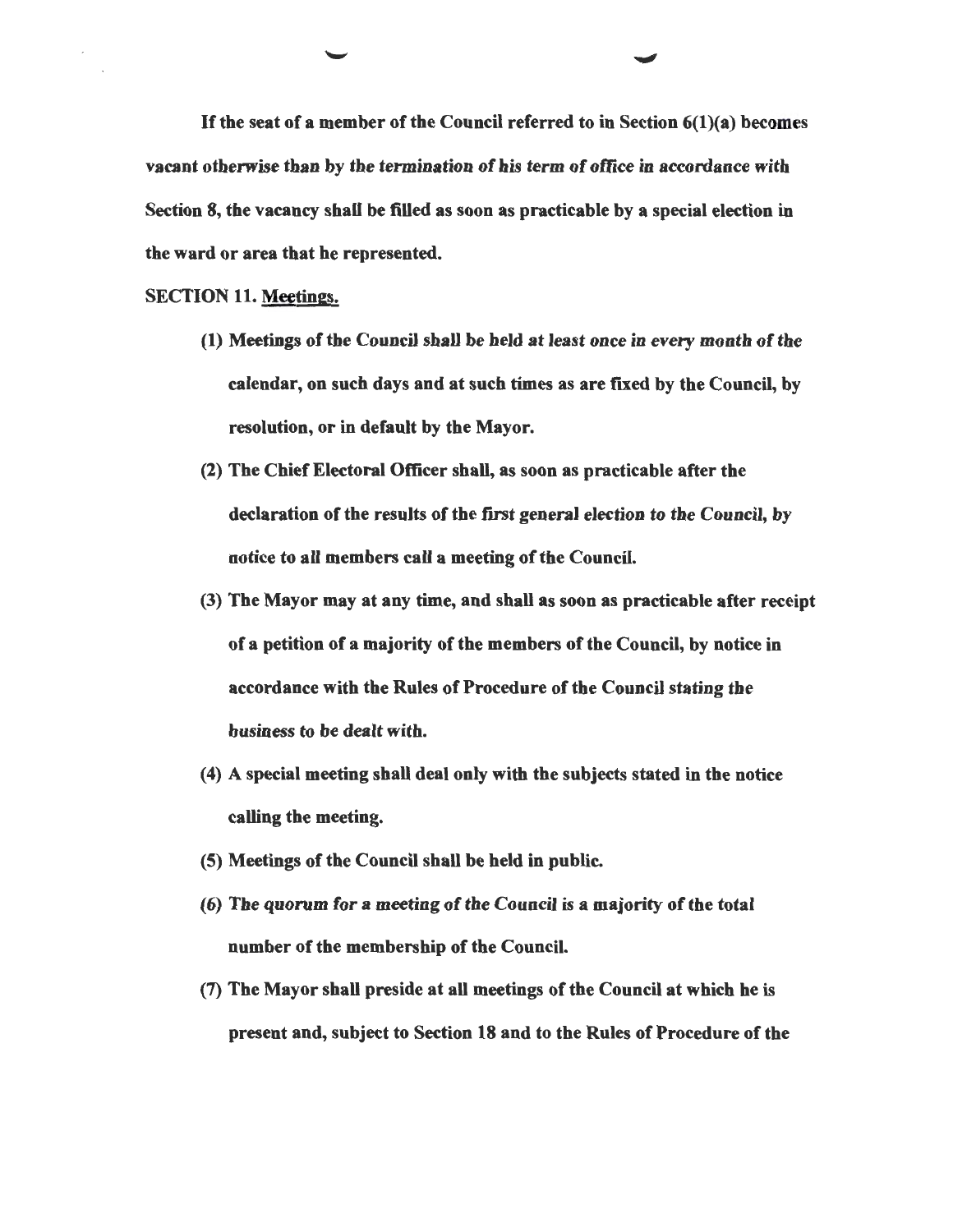Council, in his absence or during a vacancy in his office a member elected by the members present shall preside.

(8) Except as otherwise provided by the Local Government Act 1980, aU questions before a meeting of the Council shall be determined in accordance with the majority of the votes of the members present and voting, but no question shall be decided in an evenly - divided vote.

# SECTION 12. Procedures.

- (1) The Council shall keep and publish a journal of its proceedings.
- (2) The Council shall make Rules of Procedure, not inconsistent with this Constitution, any Central Government law or any Ordinance of the local government, for the regulation and orderly conduct of its proceedings and the dispatch of its official business.
- (3) Subject to this Constitution, any Central Government law or any Ordinance of the local government, the Council may regulate its own proceedings.

# PART IV.- THE HEAD OF THE LOCAL GOVERNMENT

# SECTION 14. Office of the head of the local government.

An officer of head of the local government, who shall be known as the Mayor, is hereby established for the local government.

# SECTION 15. Qualifications.

The Mayor must be a member of the Council who is 25 years of age or more. SECTION 16. Election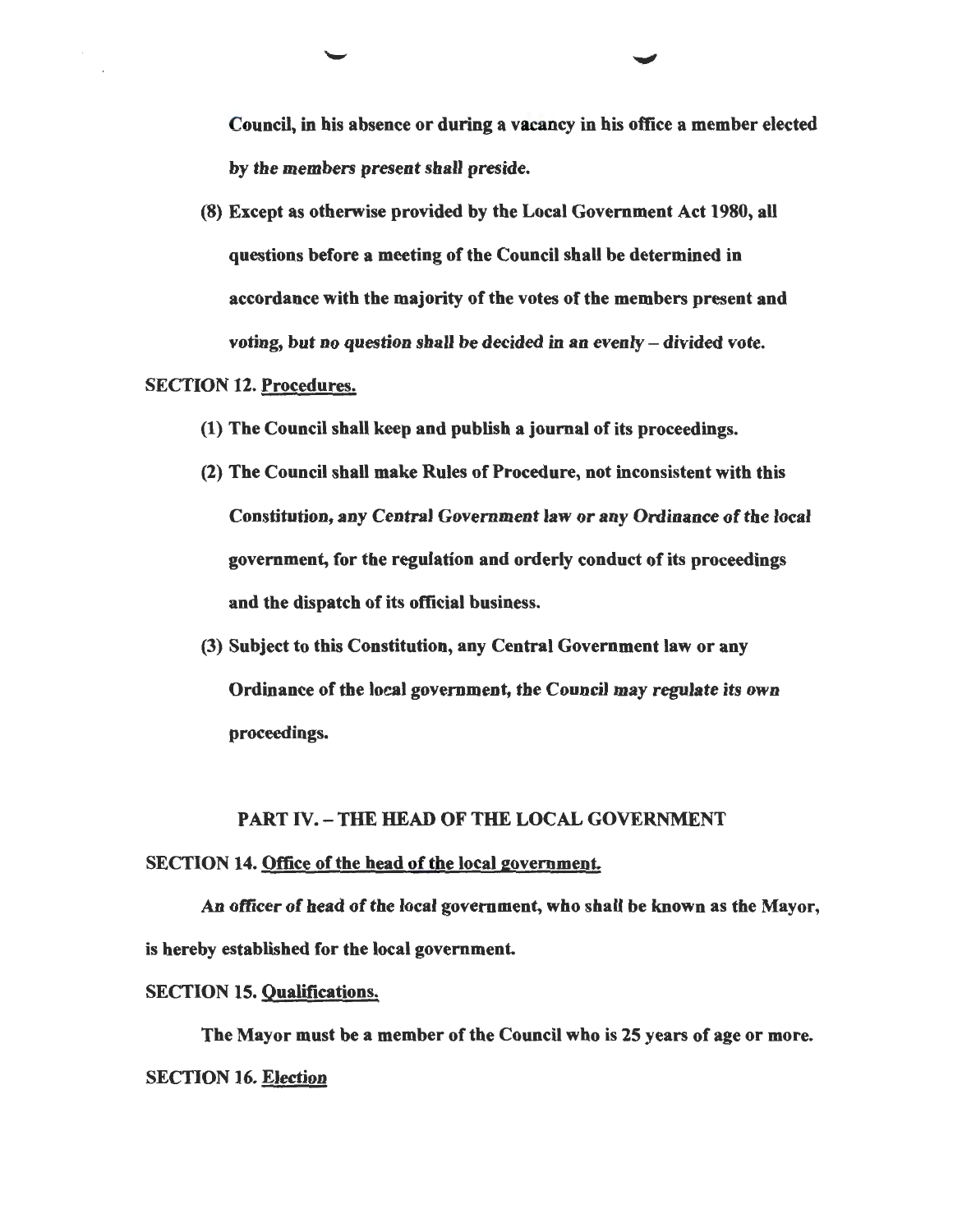- (1) The Mayor shall be elected by the Council at the first Council meeting by the affirmative votes of a majority of the members of the Council by secret ballot.
- (2) If on a ballot no member received the votes of a majority of the total number of the membership of the Council, the candidate receiving the lowest number of votes ( or is there be more than one such candidate, one of them by lot) shall be excluded and a fresh ballot taken, and so on until one candidate bas received the votes of a majority of the total number of the membership.
- (3) If at the end of that procedure nor candidate has received votes of a majority of the total membership of the Council, the election is void and a fresh election shall be held on the next sitting day of the Council, and so on until a member elected Mayor.

# SECTION 17. Vacation of office.

- (1) The office of the Mayor becomes vacant if and only if-
	- (a) his seat in the Council becomes vacant under Section 9; or
	- (b) he is dismissed under Subsection (2); or
	- (c) he resigns his office by notice in writing to the Clerk of the local government; or
	- (d) he is unable to form an Executive Committee under Section 21(1).
- (2) At any meetings of the Council four or more members of the Council who are not Executive Members may petition for a vote of no confidence in the Mayor. Any such petition shall be considered within 10 days. If the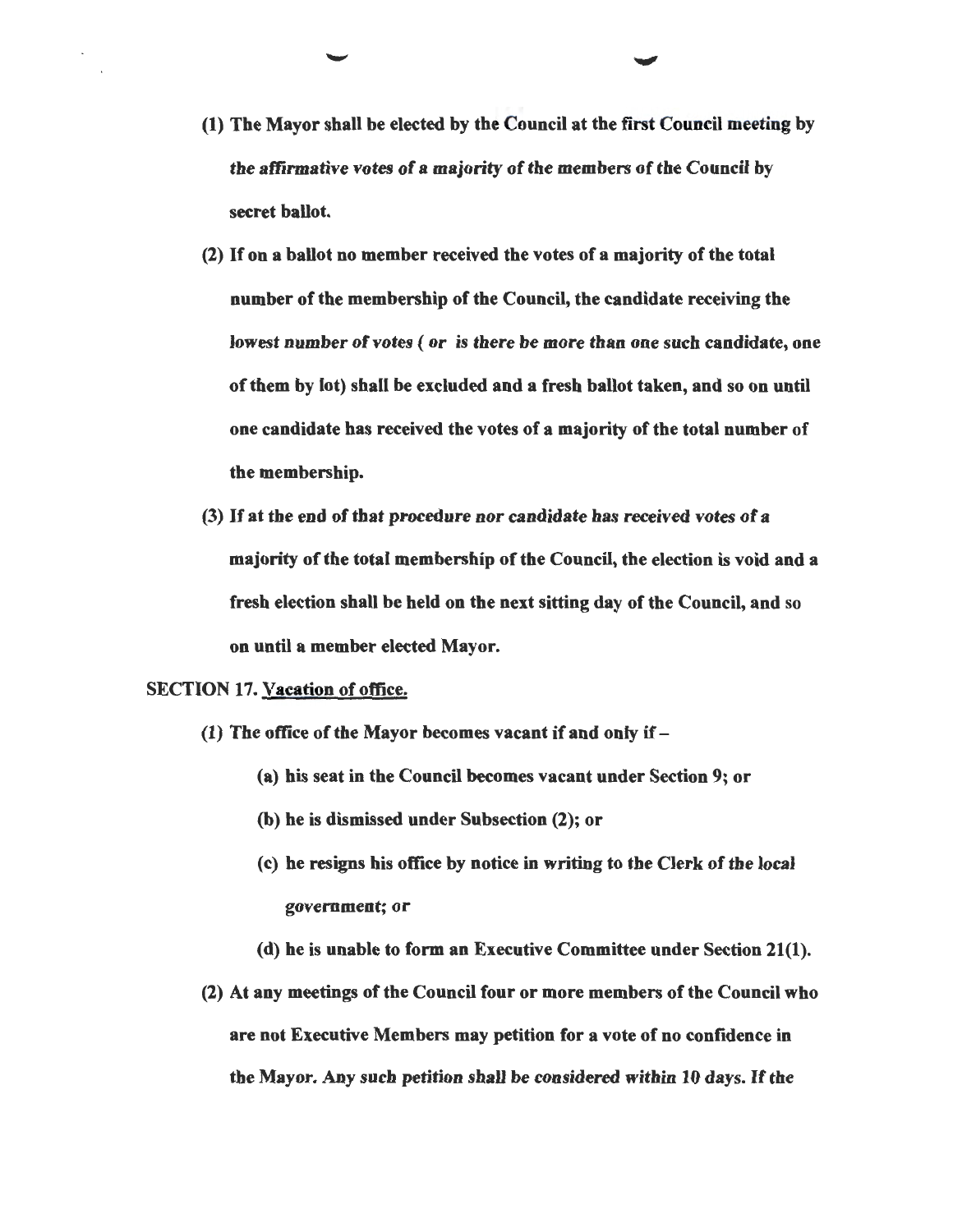petition carries by a majority of the total membership of the Council, the Mayor shall be dismissed from office.

#### SECTION 18. Acting head of the local government.

- (1) In the event of the absences or incapacity of the Mayor, his functions shall be performed by a member of the Executive Committee appointed by him or, in default, the Executive Committee.
- (2) For the purpose of the performance of any function of the Mayor that a member of the Executive Committee is authorized to perform by virtue of Subsection (1), the member shall be deemed to be Mayor, and any reference in any law or in the Rules of Procedure of the Council to the Mayor shall be read as including a reference to that member accordingly.

#### SECTION 19. Functions of the head of the local government.

The Mayor has such powers, functions, duties and responsibilities as are conferred or imposed on him by this Constitution, an Ordinance of the local government, a Central Government law or the Rules of Procedure of the local government.

#### PART V. - THE EXECUTIVE

#### SECTION 20. Establishment of the executive.

(1) An executive committee of the Lae Local Government, is hereby established, which shall, in accordance with Section 14(1) of the Local Government Act 1980, be the principal executive arm of the Lae Local Government.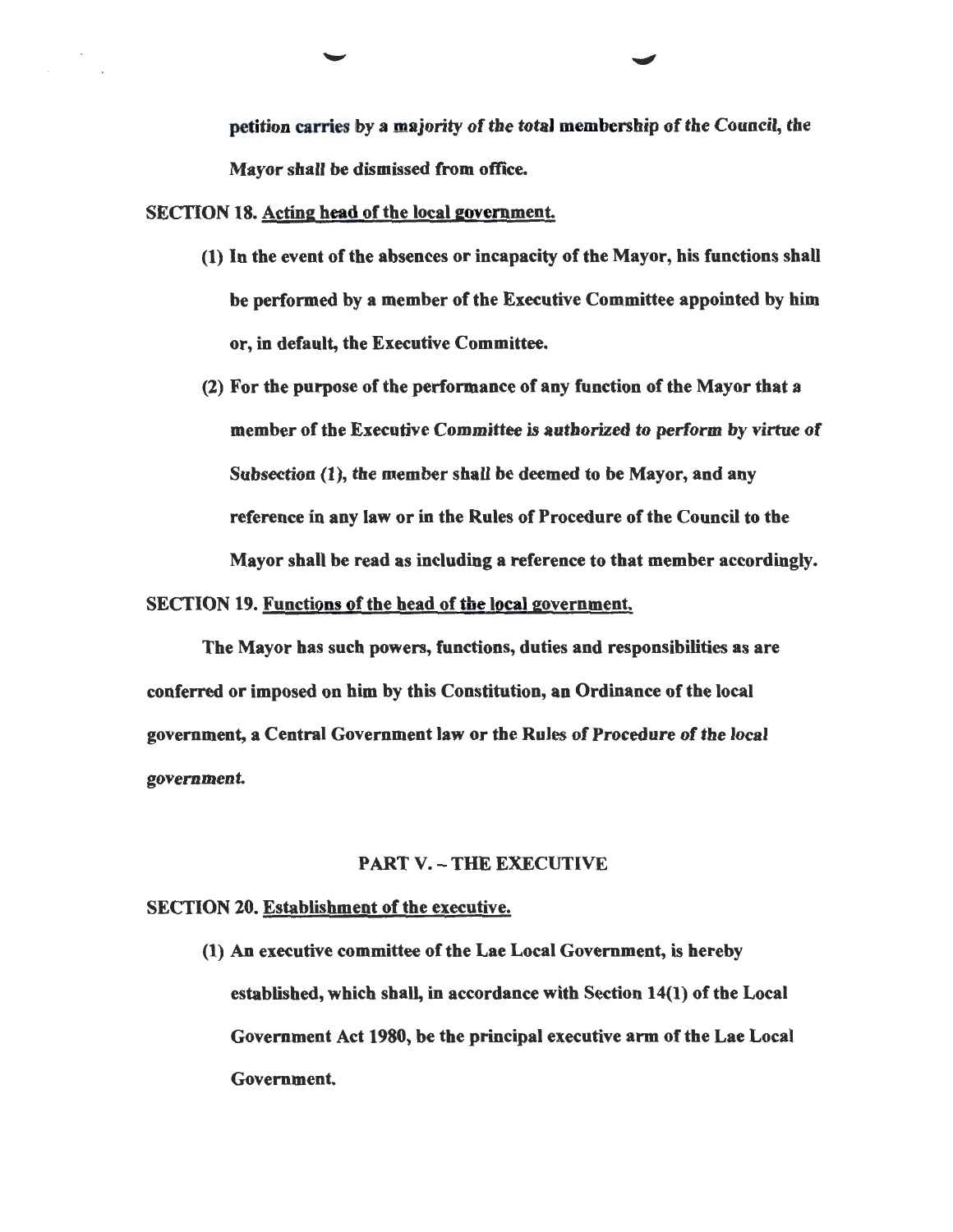(2) The Executive Committee is collectively responsible to the Council for the executive government area, and for the performance of the functions of the Executive Committee and the members of the Executive Committee under this Constitution, any Ordinance of the local government or a Central Government law.

# SECTION 21. Composition.

- (1) The Executive Committee shall consist of  $-$ 
	- (a) the Mayor
	- (b) six members of the Council appointed by the Mayor and confirmed by the Council.
- (3) The quorum for a meeting of the Executive Committee is four.

# SECTION 22. Vacation of office.

- (1) The officer of the Mayor becomes vacant in accordance with Section 17.
- (2) The office of an Executive Member becomes vacant if, and only if  $-$ 
	- (a) his seat in the Council becomes vacant under Section 9; or
	- (b) the office of the Mayor becomes vacant under Section 17; or
	- (c) he is dismissed from office under Subsection (3); or
	- (d) he resigns his office by notice in writing to the Mayor
- (3) The Mayor may at any time, with or without cause, dismiss an Executive Member from office.
- ( 4) If the office of the Mayor becomes vacant otherwise than by reason of his dismissal under Section 17(2), the Executive Members shall continue to perform their functions ( including the function of appointing under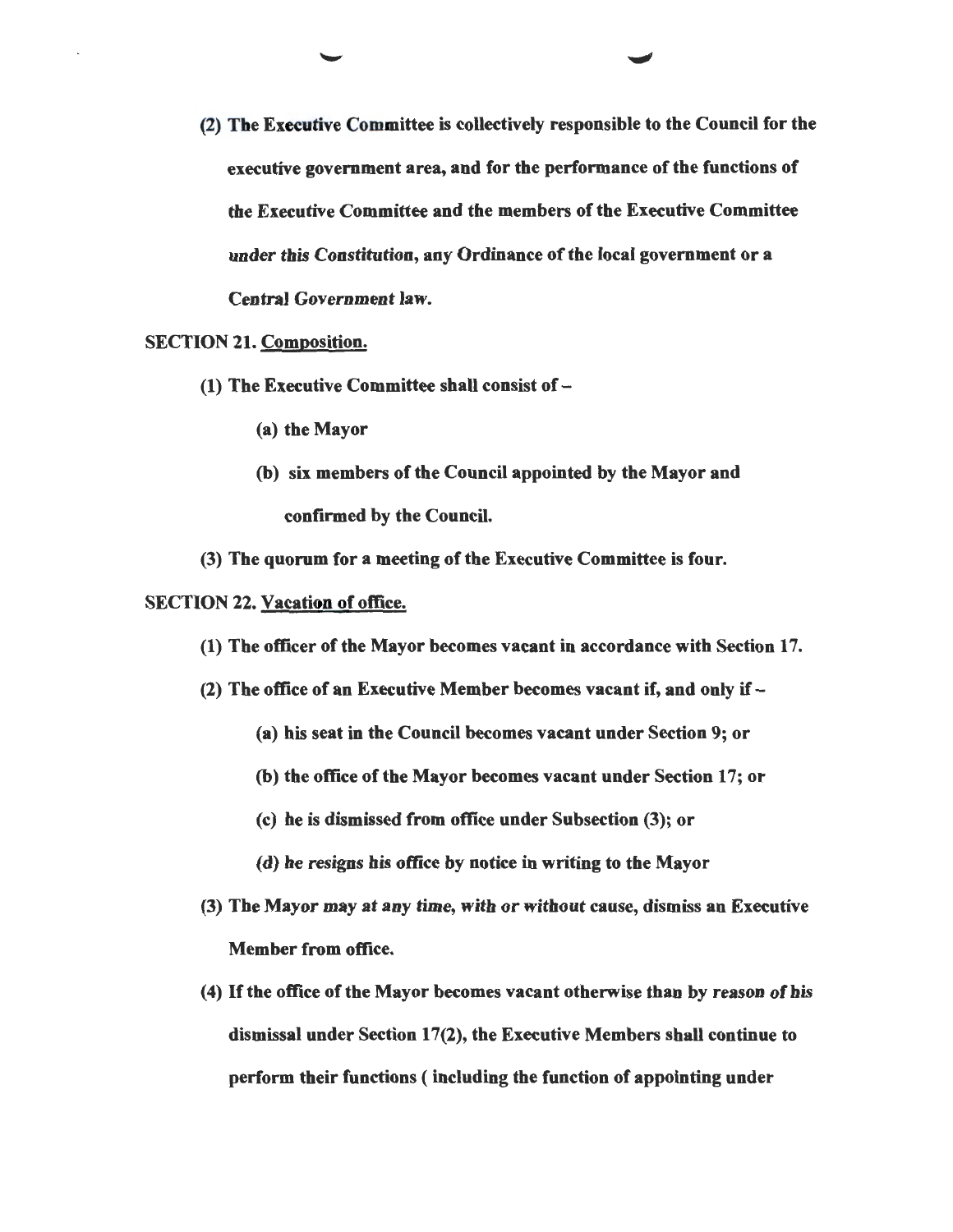Section 18 a member of the Executive Committee to perform the functions of the Mayor).

(5) If the office of an Executive Member becomes vacant by reason of the termination of the term of his office as a member of the Council under Section 8, he may continue to perform the functions of an Executive Member until a new Mayor is elected, but unless he becomes again a member of the Council he shall not vote or take part in its deliberations.

#### SECTION 23. Acting appointments.

In the event of the absence or in capacity of an Executive Member, the Mayor may-

- (a) appoint another Executive Member to perform some or all of its functions; or
- (b) appoint a member of the Council to act as an Executive Member, or both, during the absence or incapacity.

SECTION 24. Allocation of responsibilities to Execute Members.

- (1) Subject to this Constitution, any Ordinance of the Lae Local Government and any Central Government law, the Mayor may from time to time allocate to an Executive Member responsibility for matters within the competence of the Executive Committee ( including responsibility for the administration of Ordinance of the Lae Local Government).
- (2) The Mayor is responsible for any matter responsibility for which is not for the time being allocated under Subsection (1).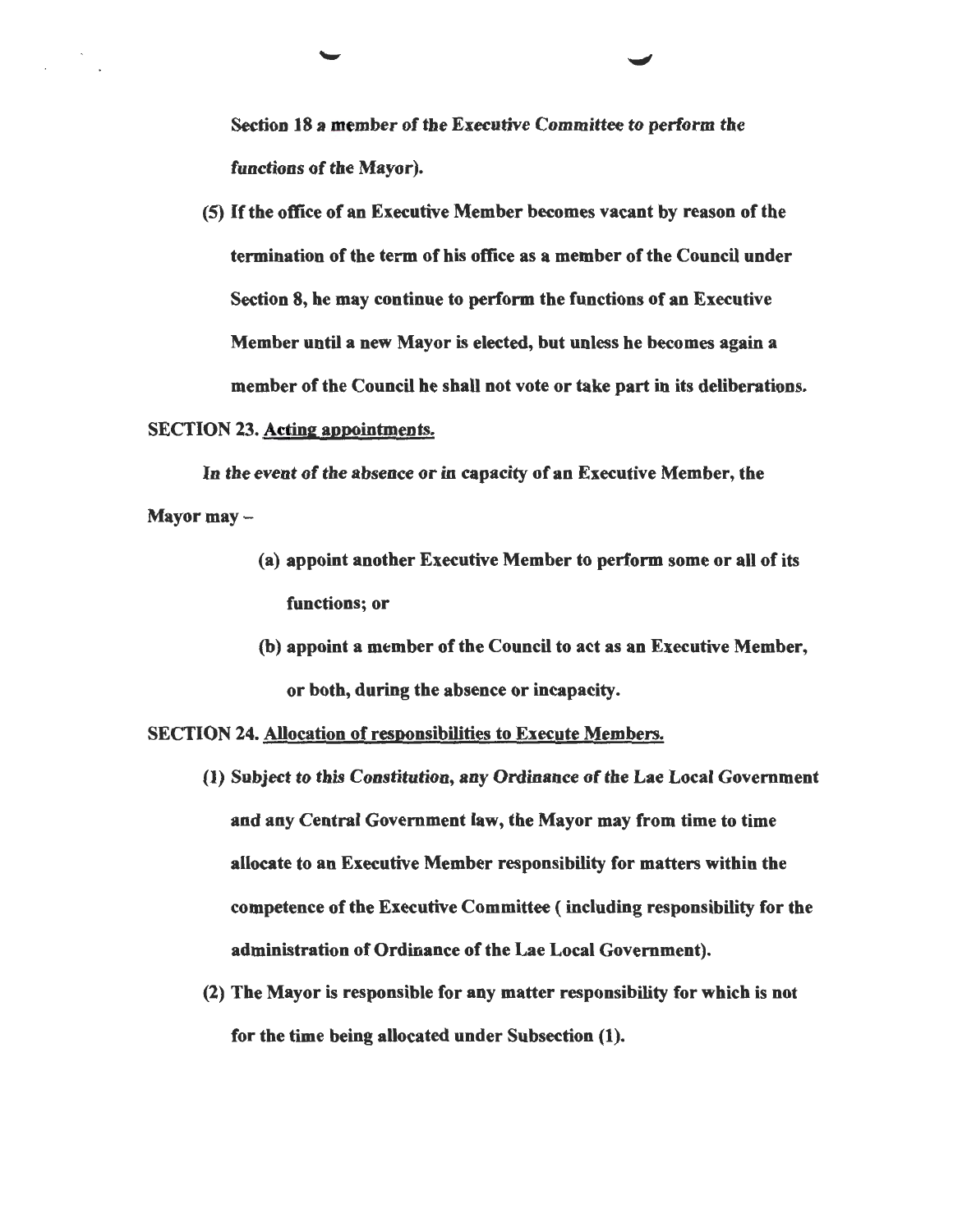(3) Nothing in this section affects the collective responsibility of the Executive Committee under Section 20(2).

SECTION 25.Functions of the Executive Committee.

The Executive Committee has such powers, functions, duties and responsibilities as are conferred or imposed on it by this Constitution, an Ordinance of the Local government or a Central Government law.

SECTION 26. Advice to the Council, etc., of certain matters.

- (1) The Mayor shall promptly notify the Council and the Minister of the Government of the Marshall Islands responsible for local government matters of-
	- (a) the appointment, dismissal or resignation of a member of the Executive Committee; or
	- (b) the appointment, or the termination of the appointment of an member of the Council to act as an Executive Member under Section 23(b); or
	- (c) the appointment by him of a member of the Executive Committee to perform the functions of the Mayor under Section 18(1); or
	- (d) the allocation under Section 24(1) of responsibilities to Executive Members and the appointment under Section 23(a) of an Executive Member to perform functions of another Executive Member.
- (2) The Executive Committee shall promptly notify the Council and the Minister of the Government of the Marshall Islands responsible for local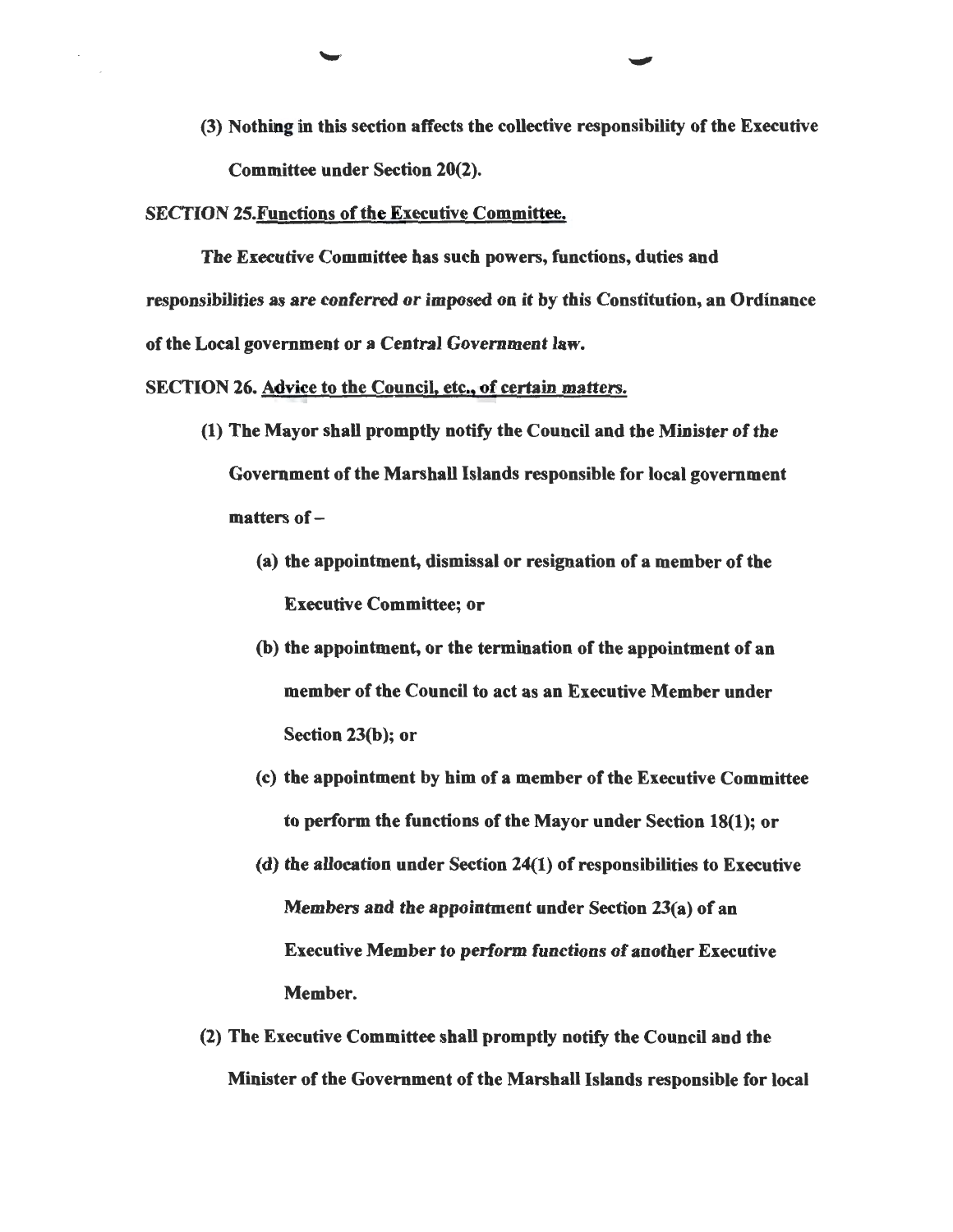government matters of the appointment by it of a member of the Executive Committee to perform the functions of the Mayor under Section 18(1).

(3) The Clerk of the Lae Local Government shall promptly notify the Council and the Minister of the Government of the Marshall Islands responsible for local government matters of the resignation of the Mayor under Section 17(1)(c ), or of the dismissal of the Mayor under Section 17(2).

# PART VI. - FINANCE

# SECTION 27. Control of revenue and expenditure.

- (1) No taxes shall be imposed and no other revenue shall be raised, and no money of the local government shall be expended, unless authorized by law.
- (2) Subsection (1) does not apply to the acceptance of grants (other than loans) from the Government of the Marshall Islands, nor to expenditure from such grants for the purposes for which, and subject to the conditions on which, they are made.
- (3) All money received by the local government shall, unless otherwise authorized by Ordinance of the local government or by or under Local Government Financial Memoranda issued under Section 41(2) of the Local Government Act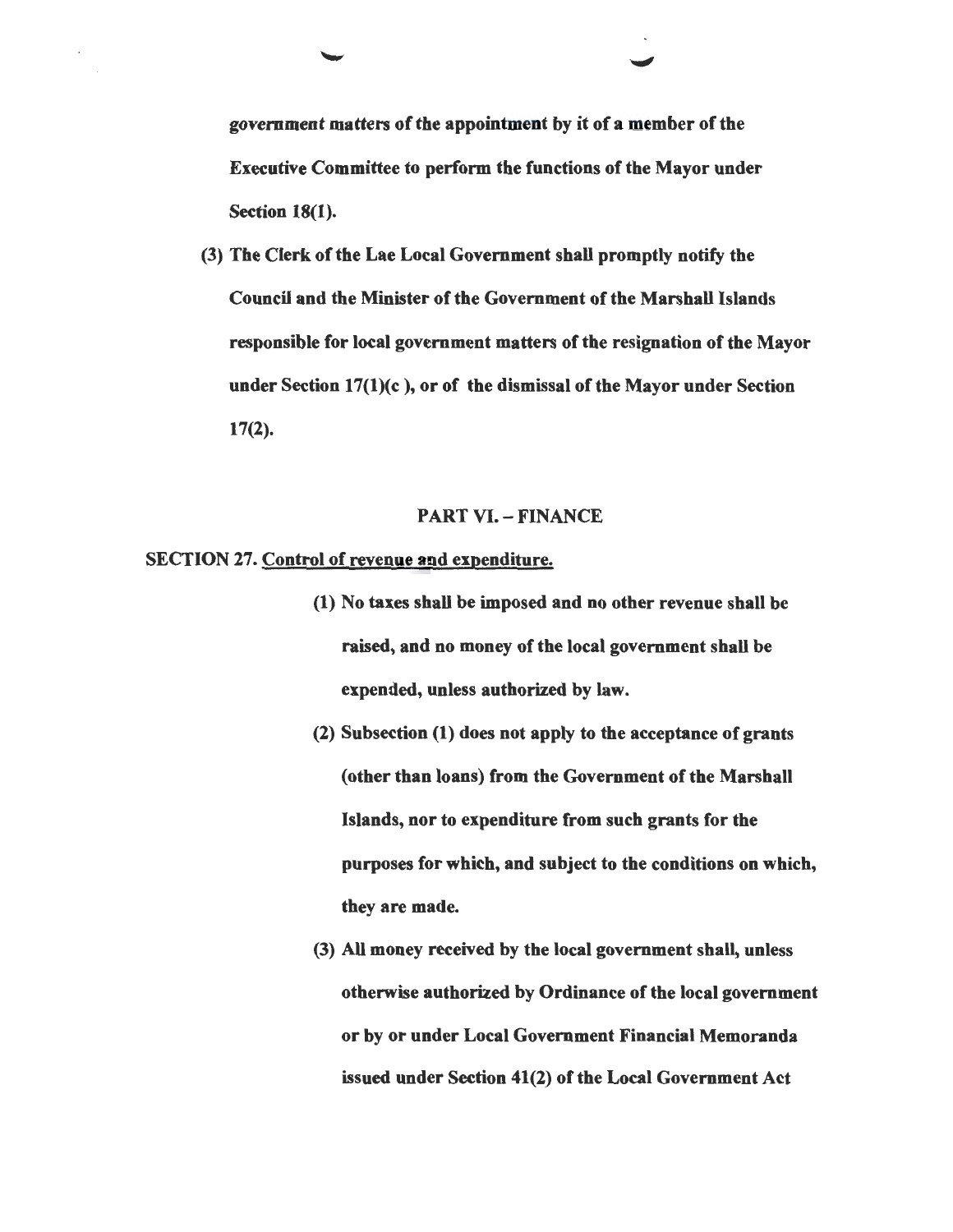1980, be paid into a fund or account established in accordance with such an Ordinance or the Financial Memoranda.

#### SECTION 28. Financial responsibility of the Executive Committee.

- (1) It is the responsibility of the Executive Committee to make proposals to the Council on aU matters relating to the budget, and in particular the Executive Committee shall make recommendations to the Council for the raising of taxes and other revenue, and for the expenditure of money of the local government.
- (2) The Executive Committee is accountable to the Council for aU expenditure of money of the local government and for relating such expenditure to appropriation made by the Council or to other authority conferred by this Constitution, an Ordinance of the local government or a Central Government law.
- (3) Except on the recommendation or with the consent of the Executive Committee signified by or on behalf of the Mayor, the Council shall not make or approve any Ordinance or other proceeding introduced by a member other than the Mayor or an Executive member if the Ordinance or proceeding would, in the opinion of the member of the Council presiding-
	- (a) dispose of or charge any of the revenues of the local government; or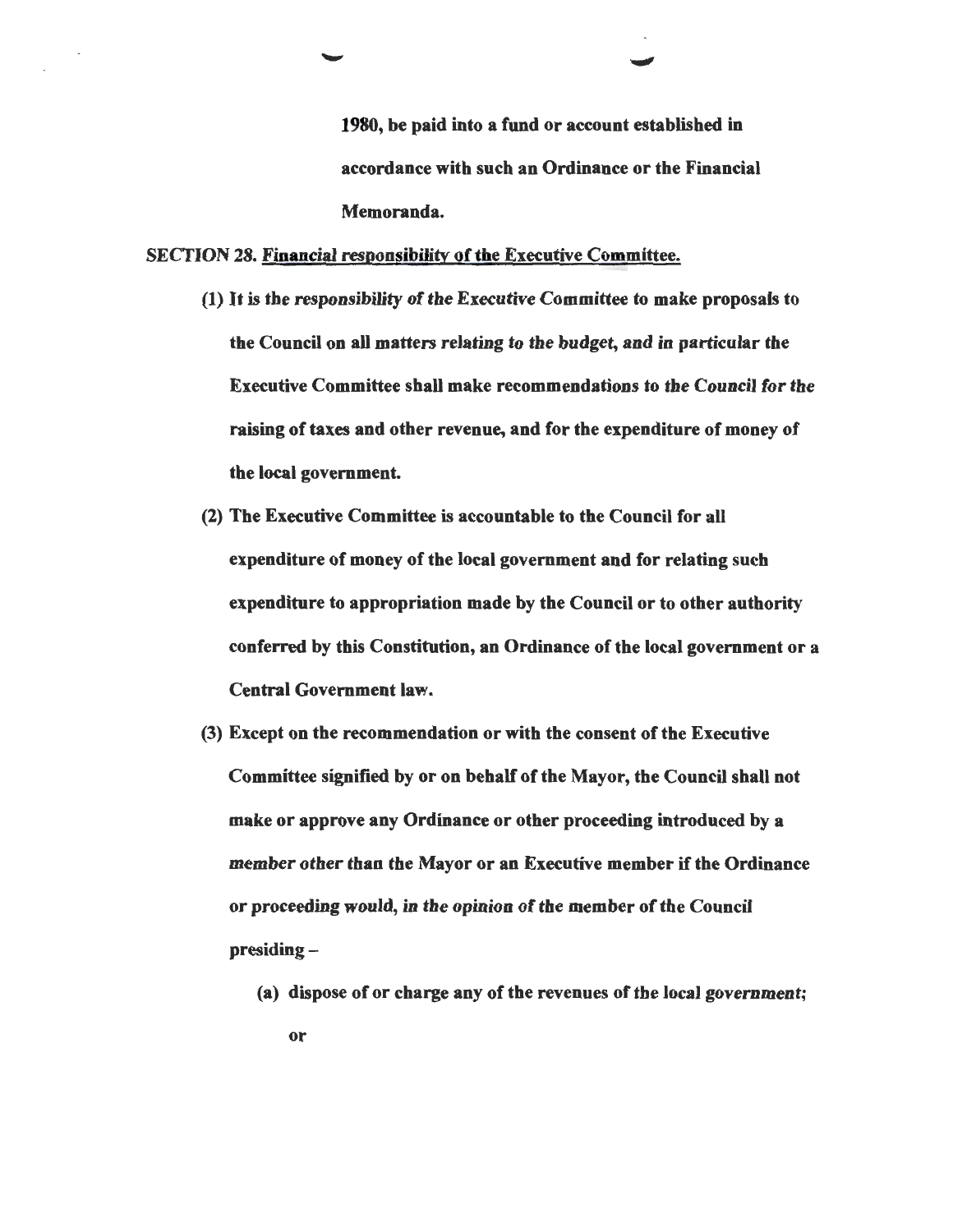- (b) revoke or alter) otherwise than by way of reduction) any such disposition or charge; or
- (c) impose, alter or abolish any tax, rate, due, fee or fme.

# SECTION 29. Budgets and appropriations.

- (1) The Executive Committee shall cause to be introduced into the Council in respect of each financial year  $-$ 
	- (a) a set of budget estimates of revenue and expenditures; and
	- (b) an Appropriation Ordinance to make appropriations for expenditure, and may introduce additional supplementary estimates and Supplementary Appropriation Ordinances.
- (2) Subject to any Local Government Administrative Memoranda issued under Section 41(1)(a) of the Local Government Act 1980 in relation to the format of Ordinances and to any Local Government Financial Memoranda issued under Section 41(2) of that Act, Appropriation Ordinances and Supplementary Appropriation Ordinances shall follow the general form of Central Government Appropriation Bills and Supplementary Appropriation Bills under Article VIII, Sections 6 and 8 of the Constitution of the Marshall Islands.
- (3) Subject to any Local Government Financial Memoranda issued under Section 41(2) of the Local Government Act 1980, an Ordinance of the local government may make provision, in accordance with the principles of Article VIII, Section 7 and 9 of the Constitution of the Marshall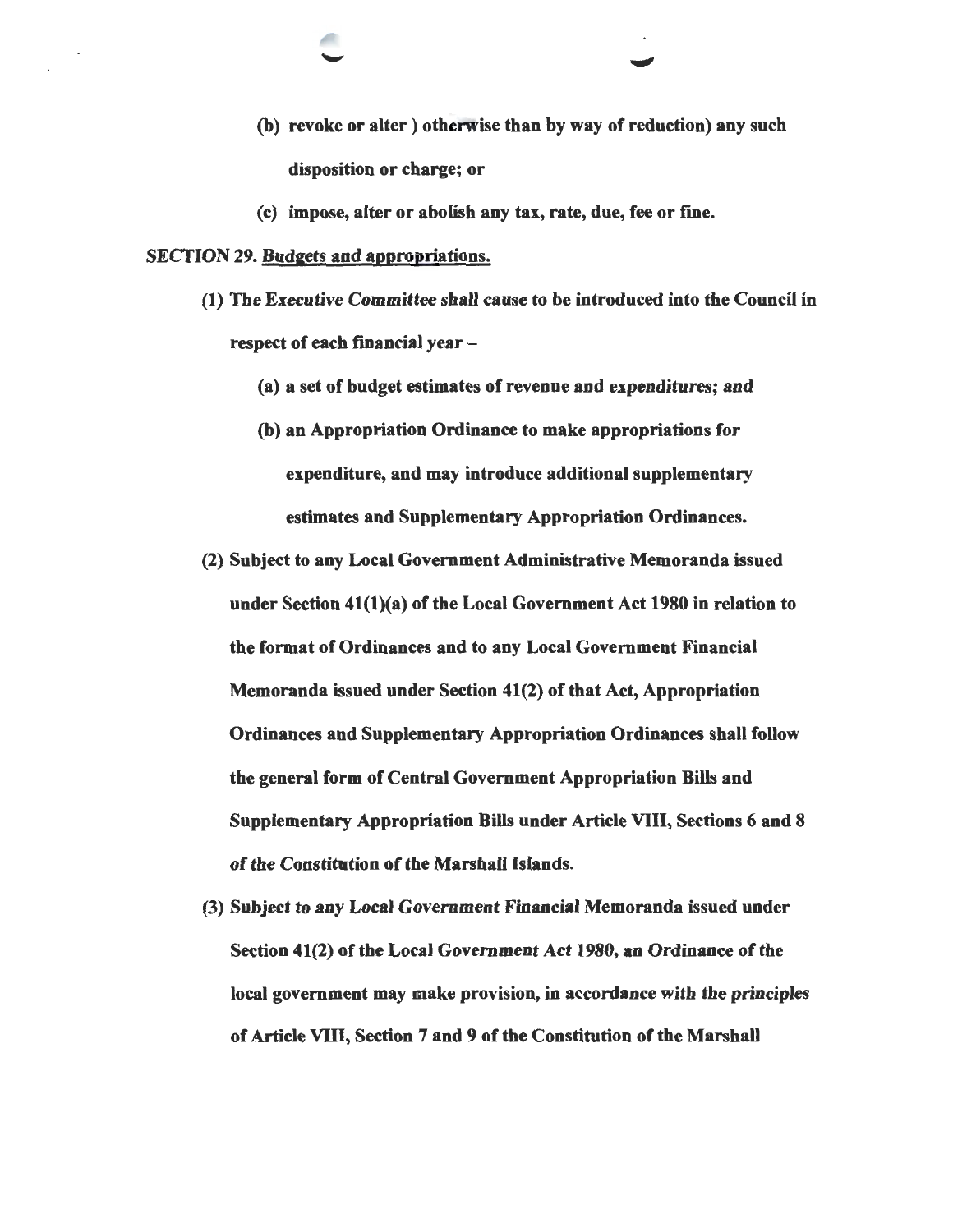Islands, for anticipated and re-programmed expenditure and a Contingencies Fund.

- (4) Nothing in this section prevents appropriations for specific purposes being included in an Ordinance of the local government other than an Appropriation Ordinance or a Supplementary Appropriation Ordinance.
- (5) Appropriations lapse at the end of the fmancial year to which they respectively relate, unless, in relation to any particular head of appropriation, an Ordinance of the local government provides otherwise.

# SECTION 30. Loans

The local government shall not accept loans, grants charges against its future revenue, or incur indebtedness chargeable to future revenue otherwise than in accordance with Section 50 of the Local Government Act 1980.

# SECTION 31. Accounts

- (1) The Executive Committee shall cause to be kept full and proper accounts and records of revenue and expenditure of the local government, assets of or under the control of the local government and liabilities of the local government.
- (2) The accounts and records shall comply with  $-$ 
	- (a) any Local Government Financial Memoranda issued under Section 41(2) of the Local Government Act 1980; and
	- (b) subject to such memoranda, any directions of the Auditor General; and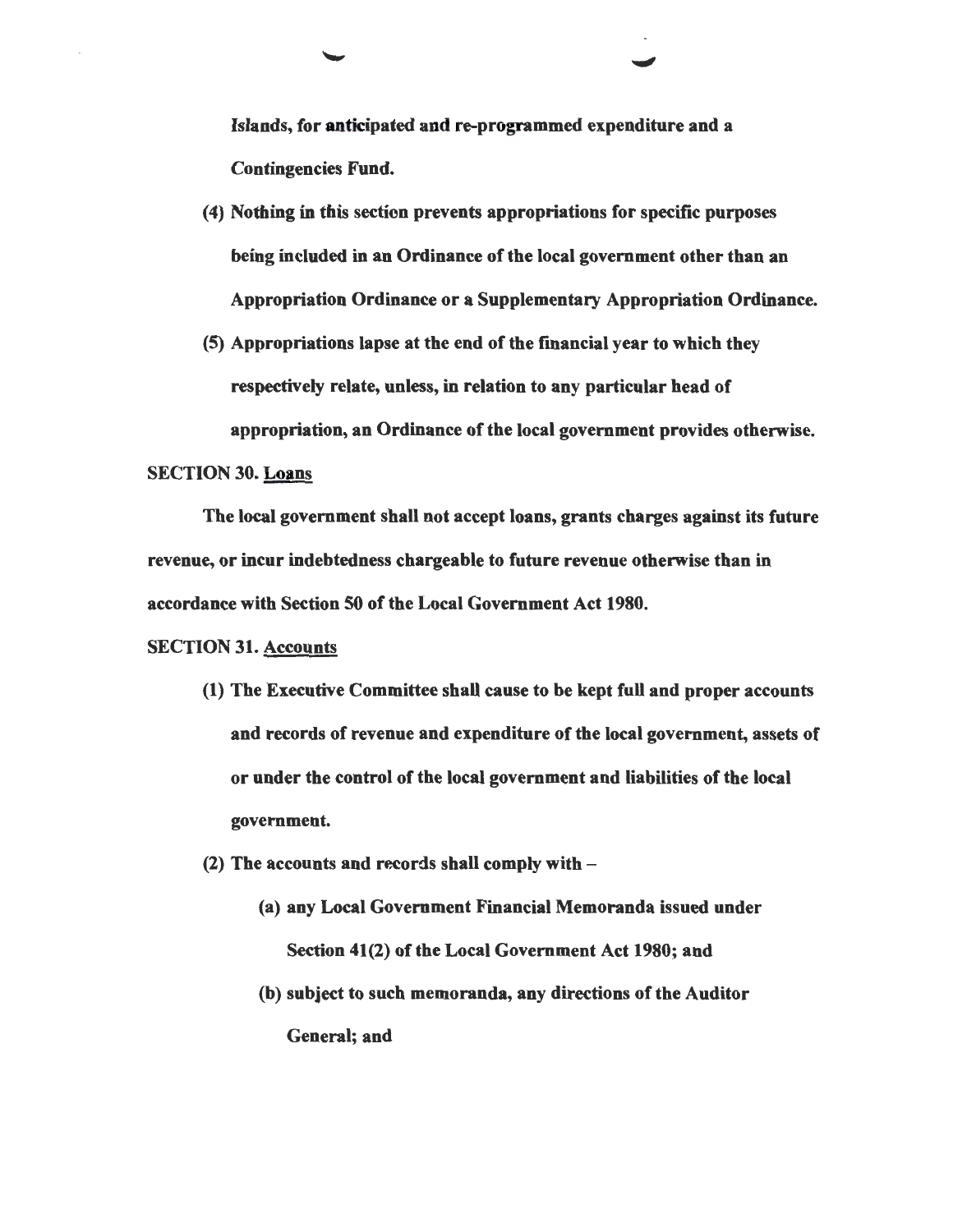- (c) subject to such memoranda and directions, any Ordinance of the local government.
- (3) The Executive Committee shall, as soon as practicable after the end of a fmancial year, lay before the Council accounts relating to all revenues and expenditures of the local government for that fmancial year, together with any report of the audit of the accounts under Section 32.

#### SECTION 32. Audit

- (1) In addition to the audit provided for by Section 35 of the Local Government Act 1980, the Auditor General or a person authorized by him may at any time audit the accounts and records of the local government, and any accounts laid or to be laid before the Council under Section 31(3).
- (2) The Auditor General or authorized person shall report to the Council and to the Minister of the Government of the Marshall Islands responsible for local government matters on the audit and shall, in his report, draw attention to any irregularities in the accounts and records, or in the accounts, as the case may be.
- (3) For the purpose of an audit under Subsection (1), the Auditor General or authorized person has the powers and rights referred to in Article Vlll, Section 15 of the Constitution of the Marshall Islands.

#### SECTION 33. Financial Memoranda.

Subject to this Constitution, all persons concerned with the financial administration of the local government shall comply with any Local Government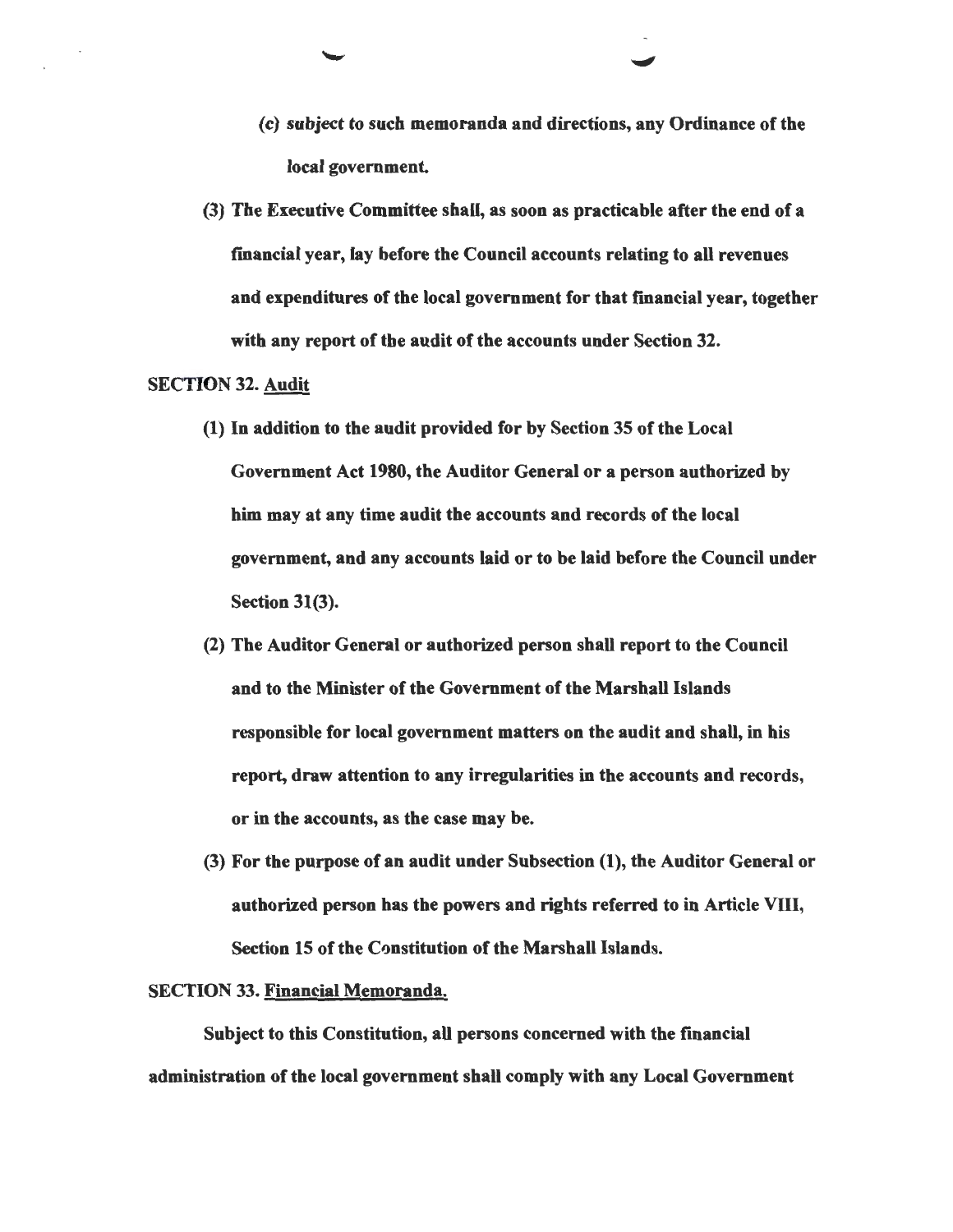Financial Memoranda issued under Section 41(2) of the Local Government Act 1980.

# PART VII.- STAFF

#### SECTION 34. Employment of staff.

- (1) The Mayor, on behaH of the local government, may appoint a Clerk of the local government, and such other officers and employees as he considers necessary for the effective operation of the local government.
- (2) The local government is the employer of the Clerk and the other officers and employees.
- (3) The terms and conditions of appointment and employment of the Clerk and the other officers and employees shall be determined by or under an Ordinance of modifications, those of members of the Public Service holding equivalent positions, for which purpose any reference in any Central Government Law to -
	- (a) the Chief Secretary or a department head-shall be read as a reference to the Clerk; or
	- (b) the Public Service Commission  $-$  shall be read as reference  $t$  the Executive Committee.

#### SECTION 35. Seconded, etc., public servants.

Subject to any arrangements made under Section 16(3) of the Local Government Act 1980, and to anything to the contrary in any Ordinance of the local government, a member of the Public Service who is seconded to the local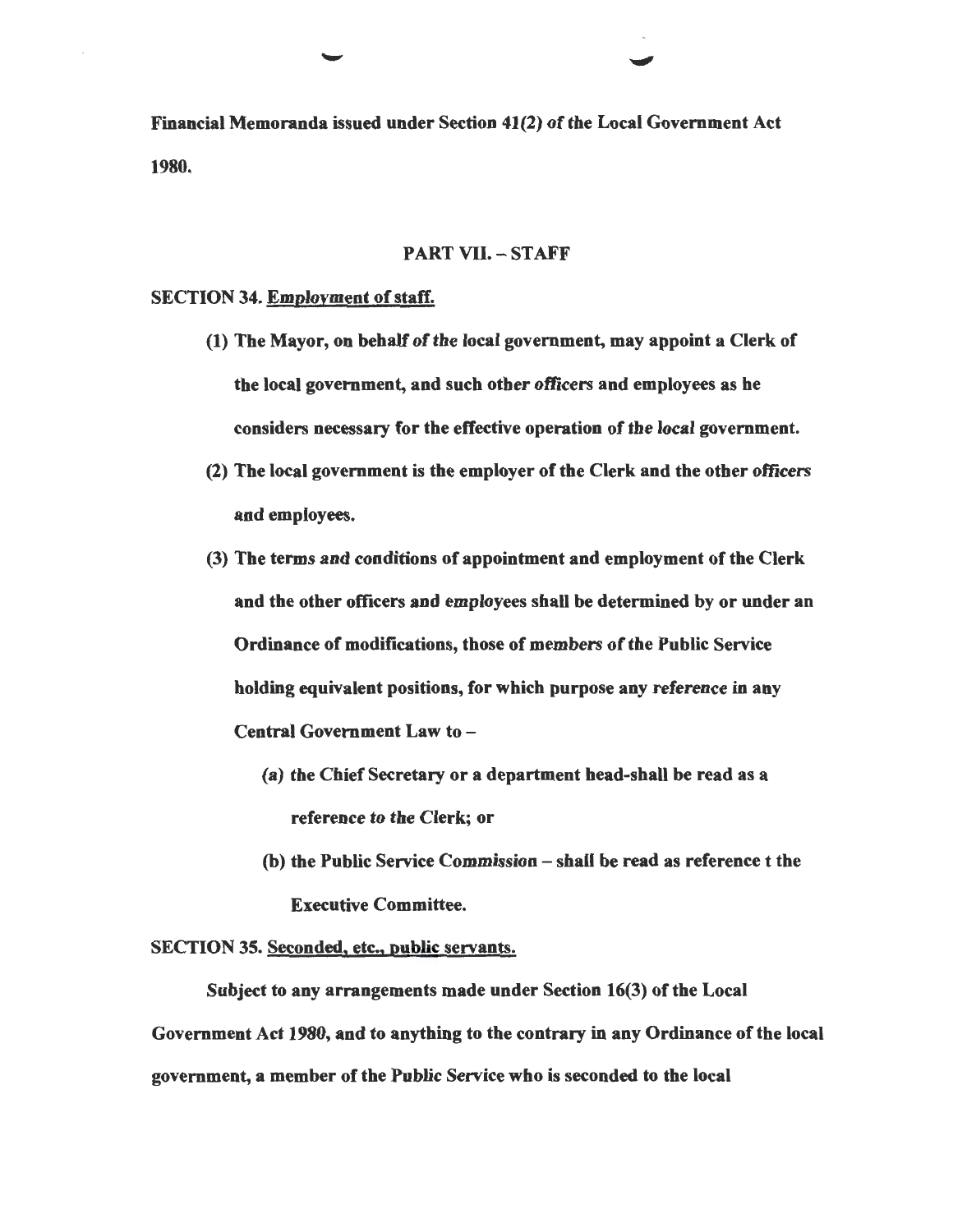government in accordance with that section, shall be deemed to be an officer of the local government for the purposes of any Ordinance of the local government other than an Ordinance prescribing terms and conditions of employment by the local government.

# PART VIII. - AMENDMENT OF THE CONSTITUTION

# SECTION 36. Method of amendment.

- (1) This Constitution may be amended by Ordinance of the local government approved by a two-thirds majority of the total membership of the Council, provided that if the amendment deals with any matter in Part III, Part IV or Part V, it shall also be ratified by referendum of all eligible votes in the local government area.
- (2) If the Minister of the Government of the Marshall Islands responsible for local government matters recommends to the local government amendments to this Constitution, the Council shall consider those amendments, but need not adopt them, with or without modification.

# PART IX.- MISCELLANEOUS

#### SECTION 37. Central Government recommendations as to Ordinances, etc.

If the Minister of the Government of Marshall Islands responsible for local government matters recommends to the local government that an Ordinance be made amended or repealed the Mayor shall cause the recommendation to be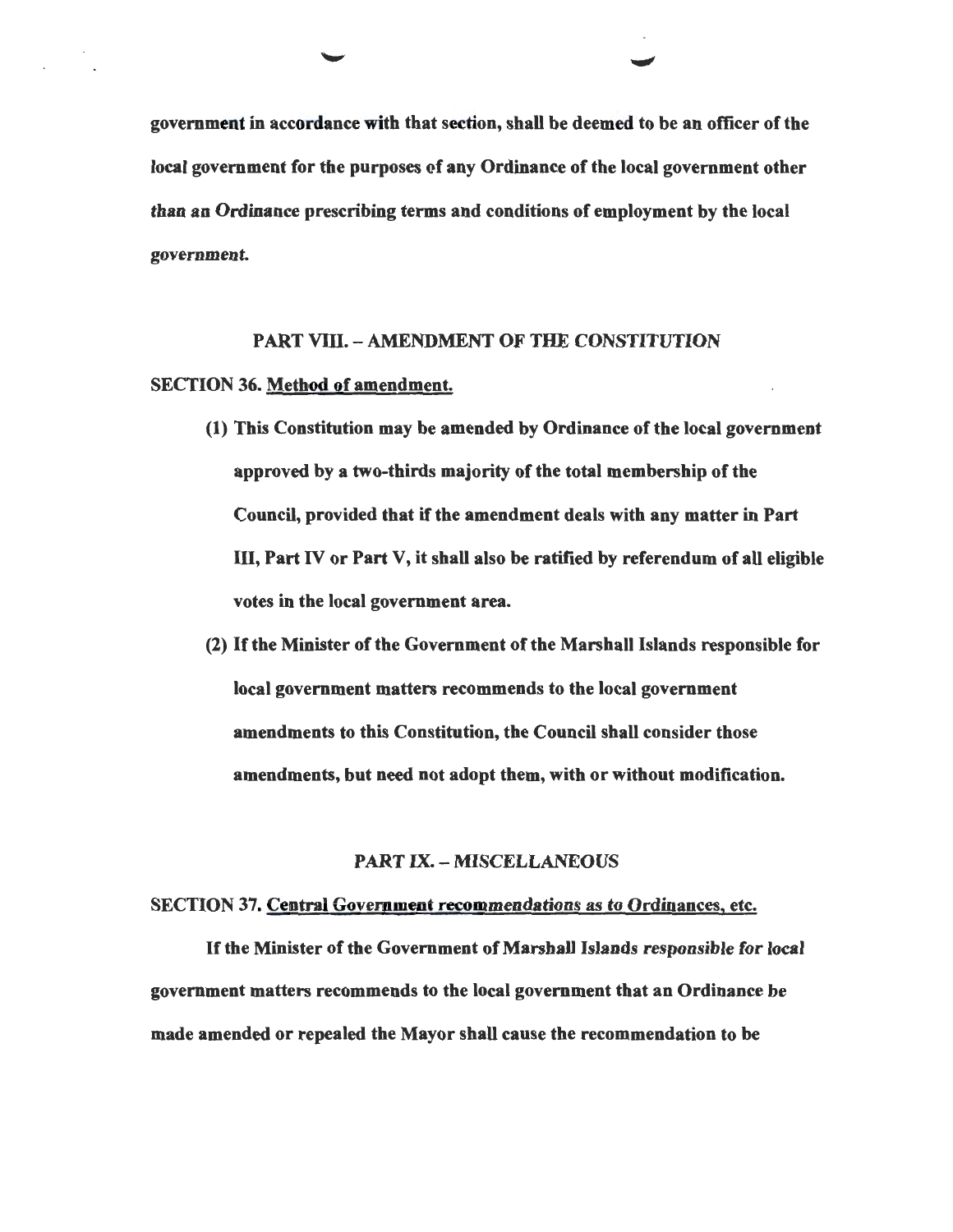presented to the Council together with the comments of the Executive Committee on it.

SECTION 38. Advice as to validity of Ordinance, etc.

- (1) The Mayor may, and shall if so directed by the Council, request the Minister of the Government of the Marshall Islands responsible for local government matters for a report by the Attorney General on the validity of an Ordinance or proposed Ordinance of the local government, or of any action or proposed action by the local government.
- (2) If the Minister furnishes a report as requested in accordance with Subsection (1), the Mayor shall present the report to the Council.

#### SECTION 39. Vacancies.

The validity of anything done by the Council or the Executive Committee or subject to any Ordinance of the local government and to the Rules of Procedures of the Council, of a committee of the Council is affected by any vacancy in its membership, provided that the number necessary to form a quorum for a meeting remains.

#### SECTION 40. Service

Where any document or thing is to be given to served to, served on or communicated to a local government at a time when  $-$ 

- (a) there is a vacancy in the office of the Mayor or the Mayor is absent or incapacitated; and
- (b) there is no person appointed under Section 18, it is sufficient if it is addressed to the Clerk of the Local Government.